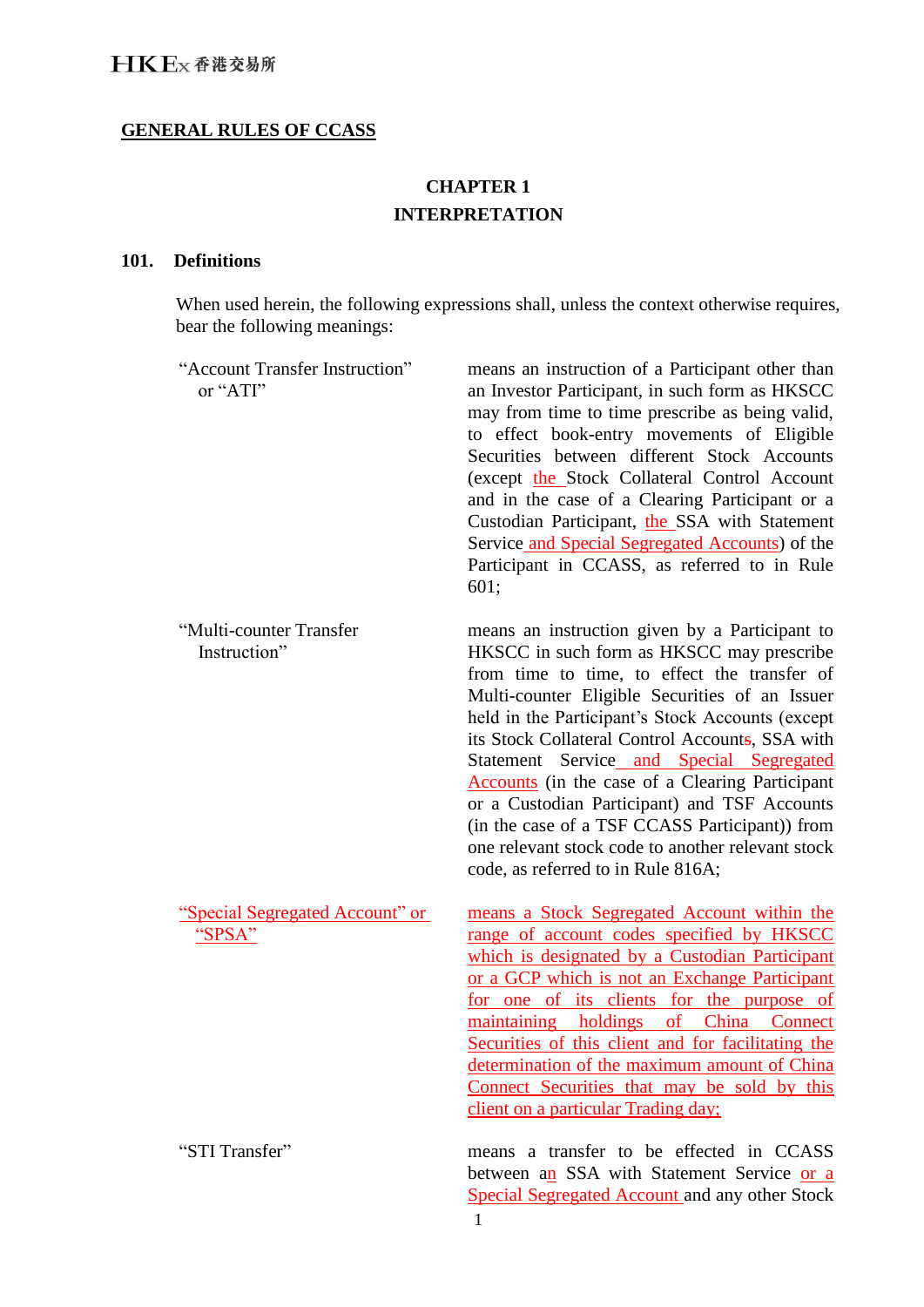"Stock Segregated Accounts" or "SSA"

"Stock Segregated Account Transfer Instruction" or "STI"

Account (including any other SSA with Statement Service or Special Segregated Account but excluding the Stock Collateral Control Account and TSF Accounts) of a Clearing Participant or Custodian Participant as a result of (i) the input (and authorisation, if required) of a Stock Segregated Account Transfer Instruction (without affirmation) or (ii) the input (and authorisation, if required) of a Stock Segregated Account Transfer Instruction (with affirmation) affirmed by the relevant SSA Statement Recipient;

means, (i) in relation to each Clearing Participant or Clearing Agency Participant, the Stock Accounts in CCASS of such Participant other than its Stock Clearing Account, Stock Lending Account and Stock Collateral Control Account; and (ii) in relation to each Participant other than a Clearing Participant, a Clearing Agency Participant or an Investor Participant, the Stock Accounts in CCASS of such Participant other than its Stock Clearing Account and Stock Lending Account, as referred to in Rule 601, including but not limited to SSA with Statement Service and Special Segregated Accounts of the Participant, and in relation to a TSF CCASS Participant, TSF Accounts shall not be regarded as Stock Segregated Accounts;

means an instruction of a Clearing Participant or Custodian Participant, in such form as HKSCC may from time to time prescribe as being valid, to effect book-entry movements of Eligible Securities between **anthe Participant's** SSA with Statement Service or a Special Segregated Account and itsany other Stock Accounts of the Participant in CCASS (including any other SSA with Statement Service or Special Segregated Account but excluding the Stock Collateral Control Account and where a Clearing Participant or a Custodian Participant is a TSF CCASS Participant, excluding also the TSF Accounts) in CCASS, as referred to in Rule 601;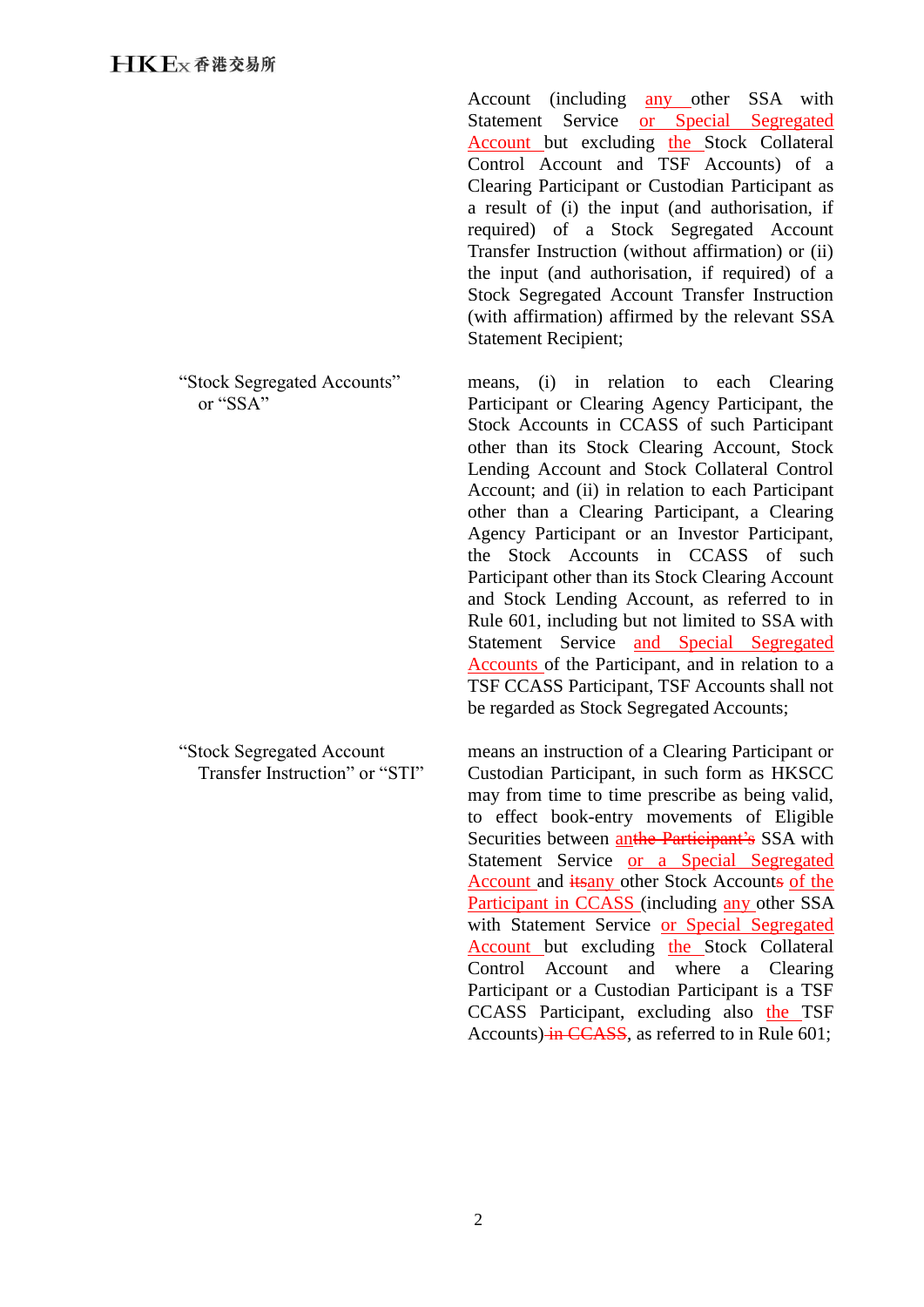## **CHAPTER 6**

## **STOCK ACCOUNTS AND CCMS COLLATERAL ACCOUNTS**

# **601. Stock Clearing Account / Stock Segregated Accounts / Stock Lending Account / Stock Collateral Control Account / TSF Accounts / Stock Account of an Investor Participant**

A Participant other than an Investor Participant may move Eligible Securities between its Stock Accounts, other than its Stock Collateral Control Account and, in the case of a Clearing Participant or a Custodian Participant, its SSA with Statement Service and Special Segregated Accounts, by the input of an Account Transfer Instruction in accordance with the Operational Procedures and the "CCASS Terminal User Guide for Participants" of HKSCC, as from time to time in force. A Clearing Participant or Custodian Participant may also move Eligible Securities between any of its SSA with Statement Service or Special Segregated Accounts and any other Stock Accounts (including other SSA with Statement Service and Special Segregated Accounts but excluding its Stock Collateral Control Account and TSF Accounts) by the input of a Stock Segregated Account Transfer Instruction in accordance with the Operational Procedures and the "CCASS Terminal User Guide for Participants" of HKSCC, as from time to time in force.

#### **CHAPTER 8**

# **DEPOSITORY AND CUSTODIAN SERVICES**

# **816B. Conversion service for Eligible Securities subject to parallel trading arrangements**

A Participant other than an Investor Participant that wishes to effect such a conversion of its holdings in the relevant Eligible Security in its Stock Accounts (except its Stock Collateral Control Accounts, SSA with Statement Service and Special Segregated Accounts (in the case of a Clearing Participant or a Custodian Participant) and TSF Accounts (in the case of a TSF CCASS Participant)) should provide Parallel Trading Conversion Instructions to HKSCC in accordance with the Operational Procedures.

# **824. Custodian services in relation to China Connect Securities**

China Connect Securities are uncertificated and are held by HKSCC for the account of Participants in an account maintained by HKSCC with the relevant China Connect Clearing House under a Clearing Link and are recorded in computerized form in CCASS. HKSCC shall not be obliged to open or maintain any sub-account with the relevant China Connect Clearing House for a Participant or any other person in respect securities. Physical deposit of China Connect Securities.

Physical deposit of China Connect Securities with and physical withdrawal of China Connect Securities from CCASS or the relevant China Connect Clearing House areis not available. Accordingly, Rules relating to the physical deposit and withdrawal of securities are not applicable to China Connect Securities.

China Connect Securities are held by HKSCC for the account of Participants in an omnibus account maintained by HKSCC with the relevant China Connect Clearing House under a Clearing Link (including a central securities depository link) and are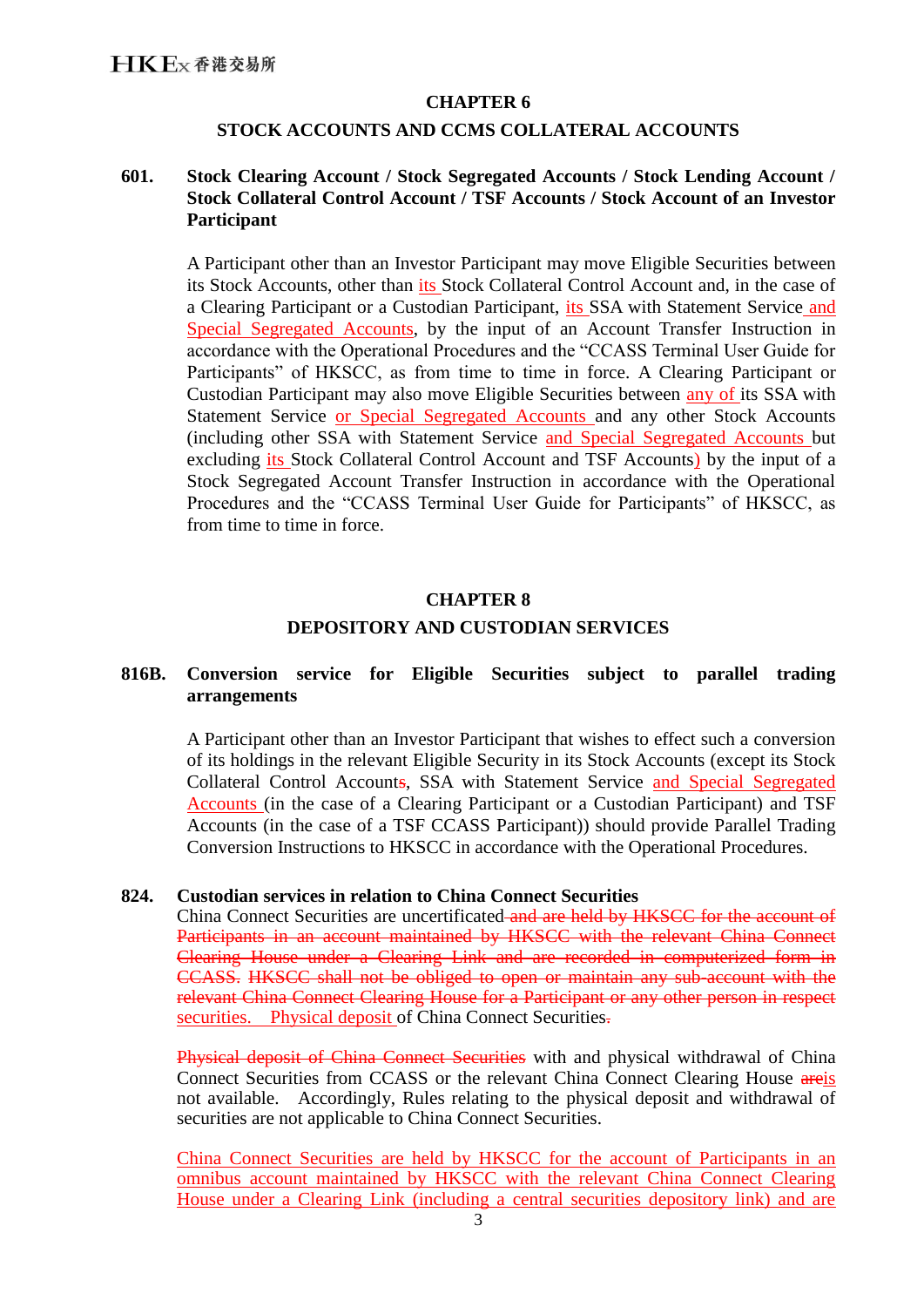# **HKE**x 香港交易所

recorded in computerized form in CCASS. China Connect Securities may be credited to and debited from a Participant's Stock Account as a result of (a) the clearing and settlement of China Connect Securities Trades, and (b) the provision of any other China Connect Services by HKSCC to the Participant. HKSCC shall not be obliged to open or maintain any sub-account with the relevant China Connect Clearing House for a Participant or any other person in respect of China Connect Securities. Clearing Services by HKSCC to the ParticipantHowever, HKSCC has in place daily reconciliation procedures with the relevant China Connect Clearing House and within CCASS to ensure that the credits and debits of China Connect Securities to and from each Participant's Stock Accounts are accurate.

Save as otherwise provided in the Rules, HKSCC acknowledges and confirms that it has no proprietary interest in The China Connect Securities to the extent they that are credited by the relevant China Connect Clearing House to the omnibus account maintained by HKSCC with such China Connect Clearing House, and the China Connect Securities that are credited by HKSCC to the Stock Account of aeach Participant.

**HKSCC** does not guarantee the title to within CCASS, shall be held by HKSCC as nominee holder only. HKSCC has no proprietary interest in and is not the beneficial owner of any China Connect Securities held through it in any manner. Further-HKSCC shall have no obligation to enforce any rights on behalf of Participants or recorded in such accounts. All proprietary interests in respect of China Connect Securities. belong to the Participants or their clients (as the case may be).

As permitted in the Rules, Participants may hold their China Connect Securities in one or more Stock Segregated Accounts within CCASS. In addition, Custodian Participants and General Clearing Participants which are not Exchange Participants may hold their China Connect Securities in Special Segregated Accounts within CCASS.

HKSCC provides services to Participants as set out in Chapters 8, 11 and 41 of the Rules and the related CCASS Operational Procedures to enable them and their clients (as appropriate) to exercise their rights as owners of proprietary interests in China Connect Securities, including the right to receive dividends and other distributions and the power to exercise voting rights. Unless specifically provided for in the Rules, HKSCC will not exercise any right arising from or in relation to any China Connect Securities without the instruction of the Participants.

Where any Participant or any of its clients who is the beneficial owner of China Connect Securities decides to bring legal action in Mainland China to enforce its rights in relation to the China Connect Securities, HKSCC will:

- (a) upon the request of the Participant and after receiving the necessary information, documentation and indemnities as HKSCC may reasonably require from the Participant, provide certification to the relevant China Connect Clearing House for the purpose of providing evidential proof of the relevant Participant's or its client's holding in China Connect Securities at the relevant time; and
- (b) upon the request of the Participant, assist the Participant or its client in bringing the legal action in Mainland China in the manner as may be required under Mainland China law, after having regard to its statutory duties and subject to such conditions as HKSCC may reasonably require (including payment of fees and cost up-front and indemnities to the satisfaction of HKSCC).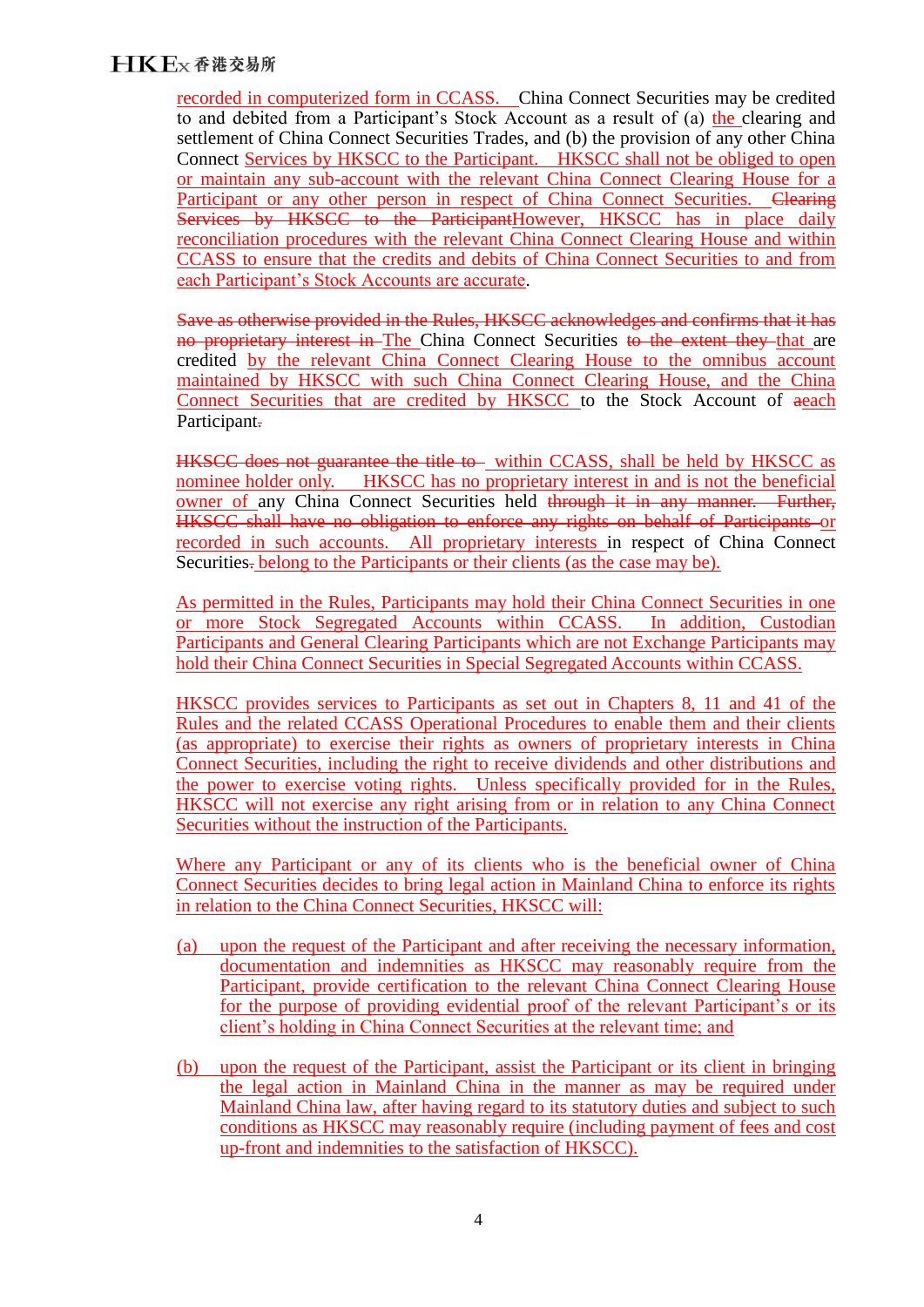# **HKE**x 香港交易所

Participants confirm and agree that their title or interest in and entitlements to the China Connect Securities (whether legal, equitable or otherwise) shall be subject to the applicable laws of Mainland China and Hong Kong, including laws relating to any disclosure of interest requirement or foreign shareholding restriction. Participants shall be responsible for ensuring that they comply with such applicable laws.

In the event that HKSCC, the Exchange or the SEHK Subsidiary is notified by the relevant China Connect Market, China Connect Clearing House or regulatory body that HKSCC's holding in a China Connect Security for Participants has caused any foreign shareholding limit to be exceeded in breach of any applicable law, HKSCC shall have the power to require Participants, as determined by HKSCC on a last-in-first-out basis, to reduce such amount of holdings in their respective Stock Accounts within such time period as may be required by HKSCC such that the applicable foreign shareholding limit will no longer be exceeded. Participants shall, upon receipt of any Forced-Sale Notice, reduce their or their clients' holdings in the relevant China Connect Security as referred to in Rule 4110(iv). Participants shall have arrangements and authorizations in place to enable them to effect the sale of the relevant China Connect Security on behalf of their clients should they fail to do so within the specified time period.

Where China Connect Securities of a Participant are held through HKSCC in any manner, the Participant covenants, represents and warrants to HKSCC that:-

- (a) it shall not raise any claims (whether in contract, tort or otherwise) against HKSCC arising from or relating to any form of tax, duty, fine or penalty imposed or levied on or in respect of the China Connect Securities under any applicable law or regulation, whether or not HKSCC is involved in any tax collection, withholding or related arrangement; and
- (b) unless HKSCC otherwise agrees, it shall only give voting or other instructions to HKSCC and not directly to any issuer or the issuer's authorized agent or representative.

#### **CHAPTER 12A**

#### **FOREIGN EXCHANGE SERVICES**

#### **12A12. Stock Release Requests and Stock Release FX Transactions**

If a TSF CCASS Participant wishes to de-earmark earmarked TSF Stocks or to release earmarked TSF Stocks from the restrictions referred to in Rule 12A09 without selling them, it may effect a book-entry movement of the relevant number of earmarked TSF Stocks from its relevant TSF Account to any other Stock Account (except a Stock Collateral Control Account–and, an SSA with Statement Service and a Special Segregated Account) by inputting and authorising a Stock Release Request for submission to HKSCC.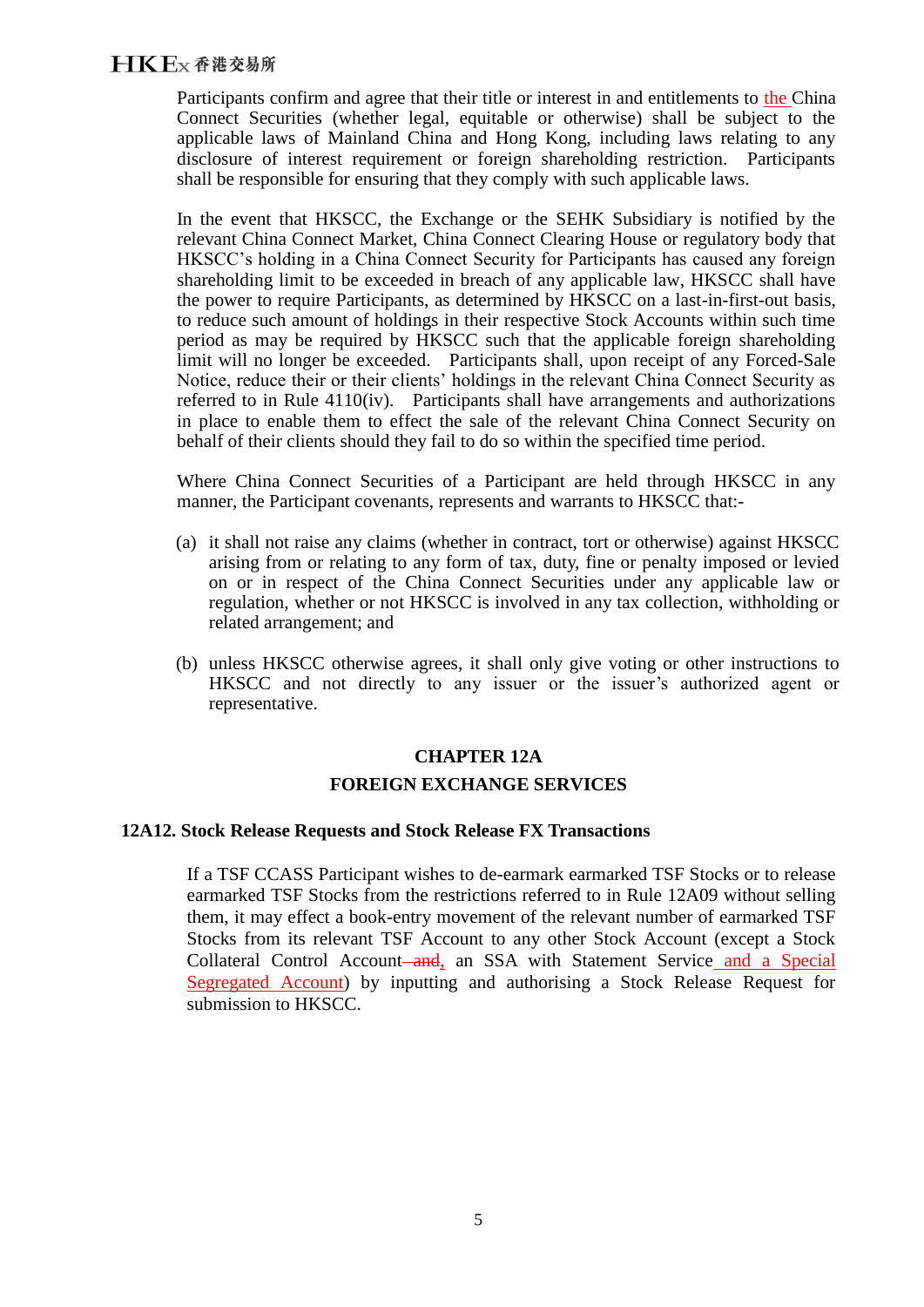# **CHAPTER 36**

#### **RISK MANAGEMENT MEASURES - CNS SYSTEM**

## **3602A. Mainland Settlement Deposit and Mainland Security Deposit**

HKSCC shall be entitled from time to time and at any time to compute Mainland Settlement Deposit and Mainland Security Deposit using the formulae set forth in the Operational Procedures or such other methods and assumptions as HKSCC may consider appropriate. Unless HKSCC otherwise specifies, (i) Mainland Settlement Deposit will be computed with reference to the buy turnover in China Connect Securities and any overdue short CNS stock positions in China Connect Securities of a China Connect Clearing Participant and its NCPs and the sell turnover in China Connect Securities that are executed by the China Connect Clearing Participant and its NCPs for Special Segregated Accounts; and (ii) Mainland Security Deposit will be computed with reference to the net settlement amount in China Connect Securities Trades of the China Connect Clearing Participant and its NCPs under the CNS System.

# **CHAPTER 41**

# **CHINA CONNECT CLEARING SERVICES**

## **4104A. Custodian Participants and non-Exchange Participant GCPs to maintain Special Segregated Accounts for clients**

A Custodian Participant or a GCP which is not an Exchange Participant shall, upon the request of a client, designate a Special Segregated Account with an assigned investor identification number in CCASS to the client for the purpose of maintaining its holdings of China Connect Securities in CCASS and for facilitating the determination of the maximum amount of China Connect Securities that may be sold by such client on a particular Trading day. Subject to the Rules and the Exchange Rules, a Custodian Participant or a GCP which is not an Exchange Participant shall ensure that such account designation is performed accurately and properly, and shall have measures in place to ensure that its clients' holdings of China Connect Securities will be correctly maintained in their designated Special Segregated Accounts.

#### **4107. Risk Management Measures applicable to China Connect Securities Trades**

#### **i. Mainland Settlement Deposit and Mainland Security Deposit**

HKSCC shall be entitled from time to time and at any time to compute Mainland Settlement Deposit and Mainland Security Deposit using the formulae set forth in the Operational Procedures or such other methods and assumptions as HKSCC may consider appropriate. Unless HKSCC otherwise specifies, (i) Mainland Settlement Deposit will be computed by reference to the buy turnover in China Connect Securities and any overdue short CNS stock positions in China Connect Securities of a China Connect Clearing Participant and its NCPs and the sell turnover in China Connect Securities that are executed by the China Connect Clearing Participant and its NCPs for Special Segregated Accounts; and (ii) Mainland Security Deposit will be computed by reference to the net settlement amount in China Connect Securities Trades of the China Connect Clearing Participant and its NCPs under the CNS System.